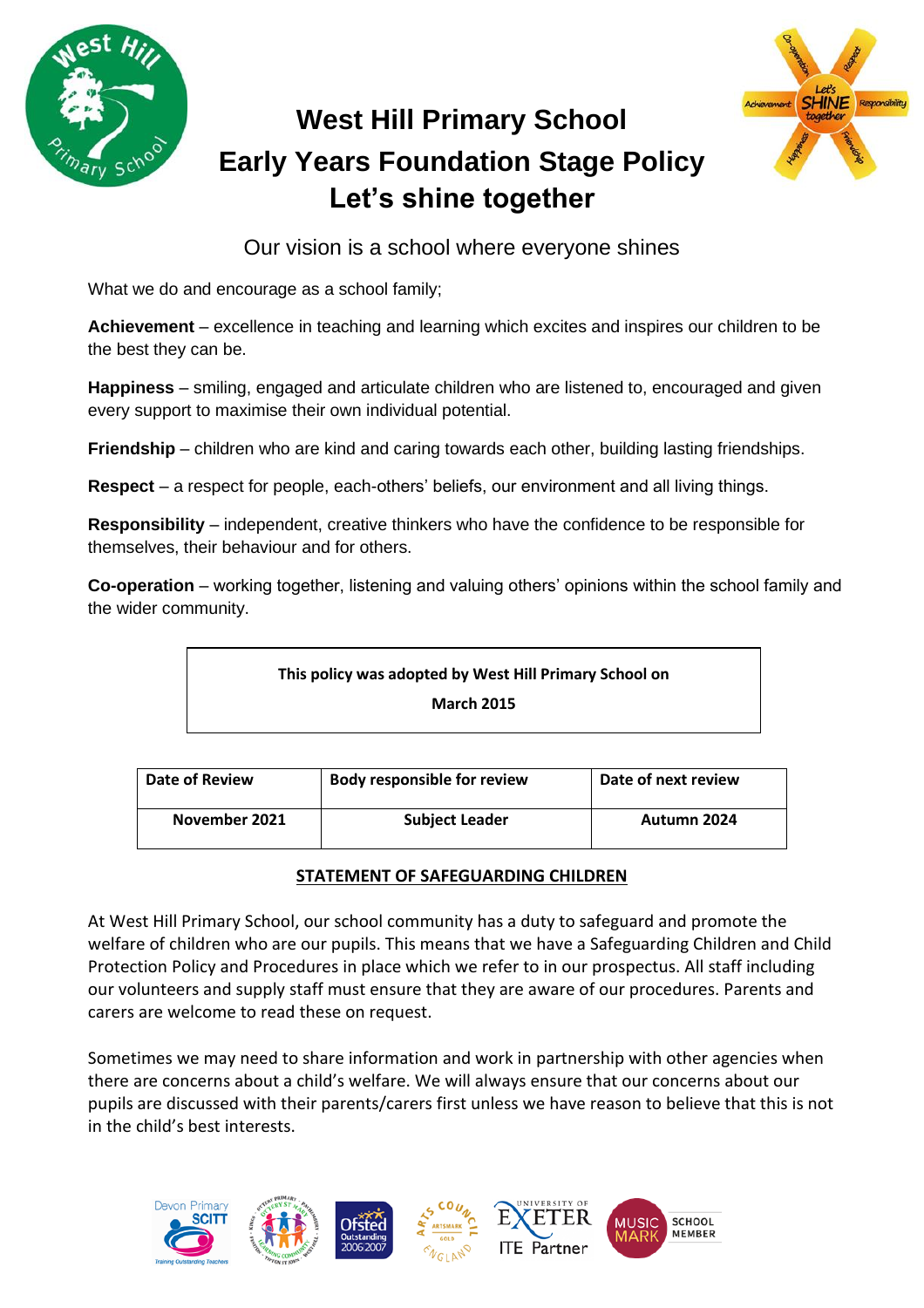## **1. Purpose**

There are four main aims to this policy:

- $\Box$  That children access a **broad and balanced curriculum** that gives them the broad range of knowledge and skills needed for good progress through school and life
- **Quality and consistency in teaching and learning** so that every child makes good progress and no child gets left behind
- **Close partnership** working between practitioners and with parents and/or carers
- **Every child is included and supported** through **equality of opportunity** and **antidiscriminatory practice**

## **2. Legislation**

This policy is based on requirements set out in the [2021 statutory framework for the Early Years](https://www.gov.uk/government/uploads/system/uploads/attachment_data/file/596629/EYFS_STATUTORY_FRAMEWORK_2017.pdf)  Foundation [Stage \(EYFS\).](https://www.gov.uk/government/uploads/system/uploads/attachment_data/file/596629/EYFS_STATUTORY_FRAMEWORK_2017.pdf) 

## **3. Structure of the EYFS**

The Early Years Foundation Stage (EYFS) refers to children from birth to five years of age. At West Hill Primary School, children are admitted from the age of four and remain until the age of five in the EYFS.

## **4. Play**

At West Hill Primary School, we recognise that play underpins all learning and development for young children. Most children play spontaneously although some may need adult support. It is through play that children develop intellectually, creatively, physically, socially and emotionally. By providing well planned experiences based on children's spontaneous play, both indoors and outside, we support our children to learn with enjoyment and challenge. They have the opportunity to think creatively alongside and with other children and adults as well as on their own. They communicate with others as they investigate and solve problems.

The early years experiences we offer our children are based on the following principles:

- Unique Child
- Positive Relationships
- Enabling Environments
- Learning and Development

#### **Unique Child:**

"Every child is a **unique child**, who is constantly learning and can be resilient, capable, confident and self-assured."

(Statutory Framework for the Early Years Foundation Stage - 2021)

At West Hill Primary School, we give every child the opportunity to achieve their best. We have realistic and challenging expectations that meet the needs of all our children across the areas of learning and development. We achieve this by planning to meet the needs of boys and girls, children with disabilities, children with additional educational needs, children with medical needs, children from all social and cultural backgrounds, children of different ethnic groups and those from diverse linguistic backgrounds.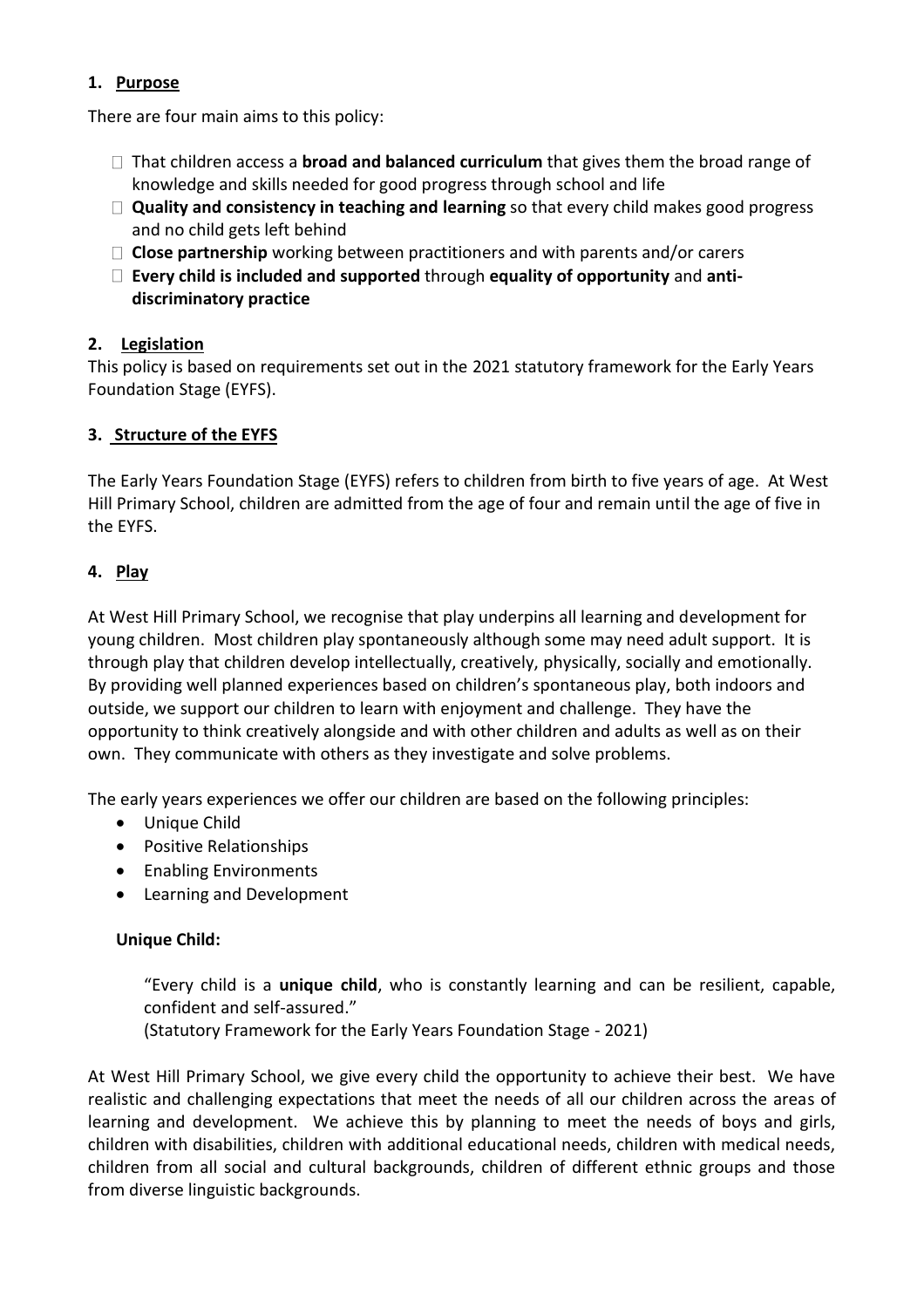#### **Positive Relationships:**

"Children learn to be strong and independent through **positive relationships."** (Statutory Framework for the Early Years Foundation Stage - 2021)

At West Hill Primary School, we believe that the positive relationships we build are the key to effective partnerships between all practitioners, parents, carers and families. All members of staff in the Foundation Team take responsibility for ensuring that the child feels safe and cared for, in order to develop a positive sense of well-being and achievement.

We meet the needs of all of our children by:

- working with parents/carers right from the start to find out about their child's needs, feelings and interests
- developing effective partnerships with families throughout the year by offering regular opportunities for them to talk about their child's progress
- encouraging families to talk to any member of the Foundation staff, to foster two way communication with parents / carers and families
- helping parents to support children's learning and development
- recognising that friendships and relationships are an important part of a child's development from birth

## **Enabling Environment:**

"Children learn and develop well in **enabling environments** with teaching and support from adults, who respond to their individual interests and needs and help them to build their learning over time. Children benefit from a strong partnership between practitioners and parents and/or carers."

(Statutory Framework for the Early Years Foundation Stage - 2021)

At West Hill Primary School, our environment is carefully planned both indoors and outdoors to help children achieve across all aspects of the EYFS. Opportunities are provided for children to take part in a wide range of experiences and to extend their interests.

We meet the needs of all of our children by:

- encouraging children to communicate and talk about their experiences
- developing children's independence and decision making by providing an environment where children can freely access resources and select from the experiences on offer
- using the outdoor environment on a regular/daily basis to enhance learning and development
- analysing children's responses to different situations and identifying their future learning needs
- using materials and equipment that reflects both the community that the children come from and the wider world
- encouraging a positive attitude to learning by ensuring our planning begins by observing the children in order to consider their current interests, developmental stage and learning style
- we plan to build on what the children know, understand and can do.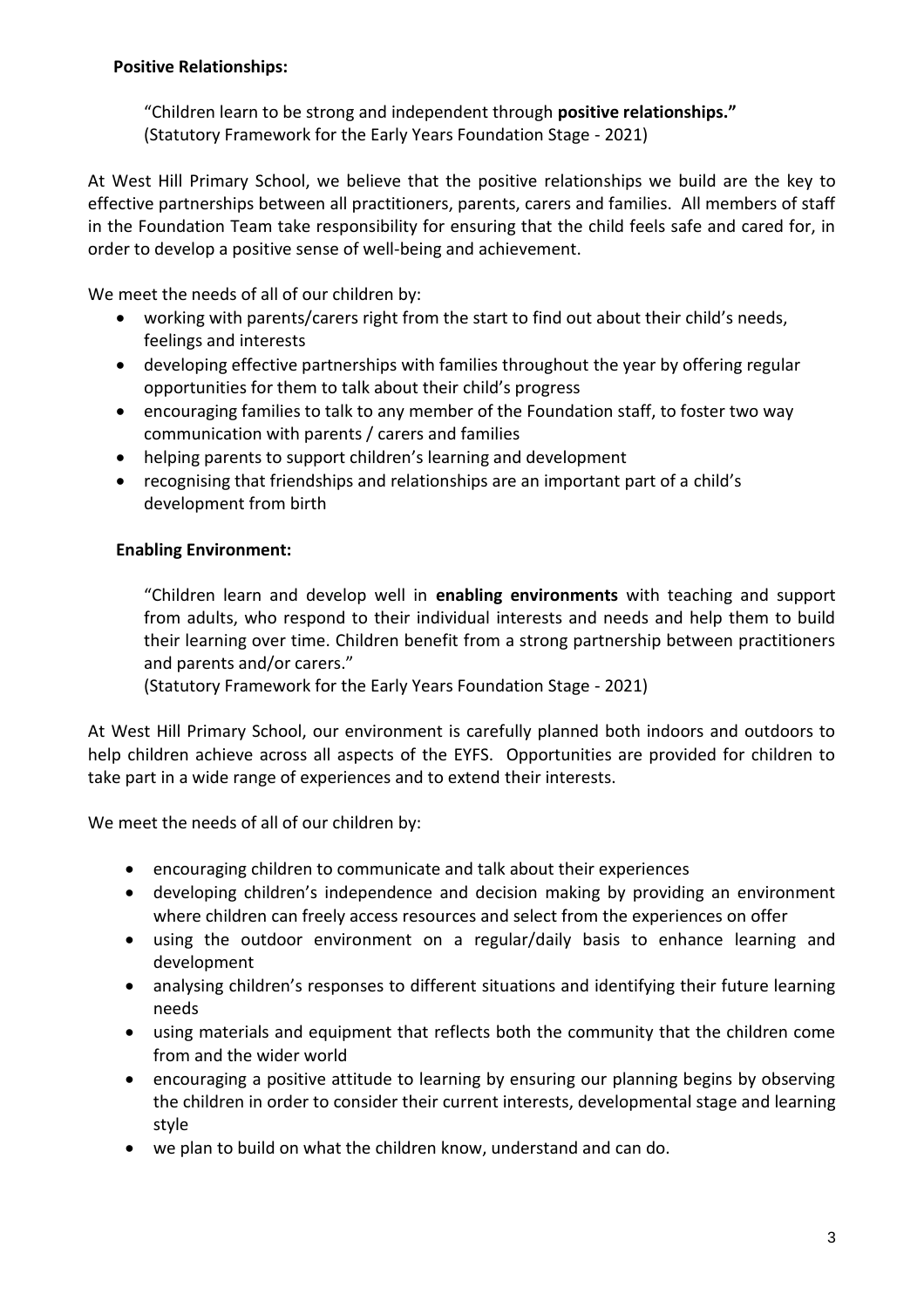## **Learning and Development:**

"Children develop and learn at different rates." (Statutory Framework for the Early Years Foundation Stage - 2021)

Practitioners teach children by ensuring challenging, playful opportunities across the prime and specific areas of learning and development.

## **5. Curriculum**

Our early years setting follows the curriculum as outlined in the 2021 statutory framework of the EYFS.

The EYFS framework includes 7 areas of learning and development that are equally important and inter-connected. However, 3 areas known as the prime areas are seen as particularly important for igniting curiosity and enthusiasm for learning, and for building children's capacity to learn, form relationships and thrive.

The 3 prime areas are:

- $\Box$  Communication and language
- $\Box$  Physical development
- $\Box$  Personal, social and emotional development

The prime areas are strengthened and applied through 4 specific areas:

- □ Literacy
- □ Mathematics
- $\Box$  Understanding the world
- $\Box$  Expressive arts and design

All of the areas are delivered through planned, purposeful play, with a balance of adult-led (child working with the adult) and child-initiated (child chosen) activities, both indoors and outdoors.

At West Hill Primary School, we ensure that the requirements of the EYFS are met through all seven areas of learning and development, in order for children to make progress towards the Early Learning Goals, which are the established expectations for most children to reach by the end of the EYFS.

## **6. Planning**

Staff plan activities and experiences that enable children to develop and learn effectively. Staff also take into account the individual needs, interests, and stage of development of each child in their care, and use this information to plan a challenging and enjoyable experience. Where a child may have a special educational need or disability, staff consider whether specialist support is required, linking with relevant services from other agencies, where appropriate. In planning and guiding children's activities, practitioners reflect on the different ways that children learn and include these in their practice:

- Individual needs are met by delivering personalised learning.
- Baseline assessments on entry are used to inform planning and individual needs.
- The Class Teaching Assistant (TA) has extra time with the children who need help in any area of learning, established by observations and assessment.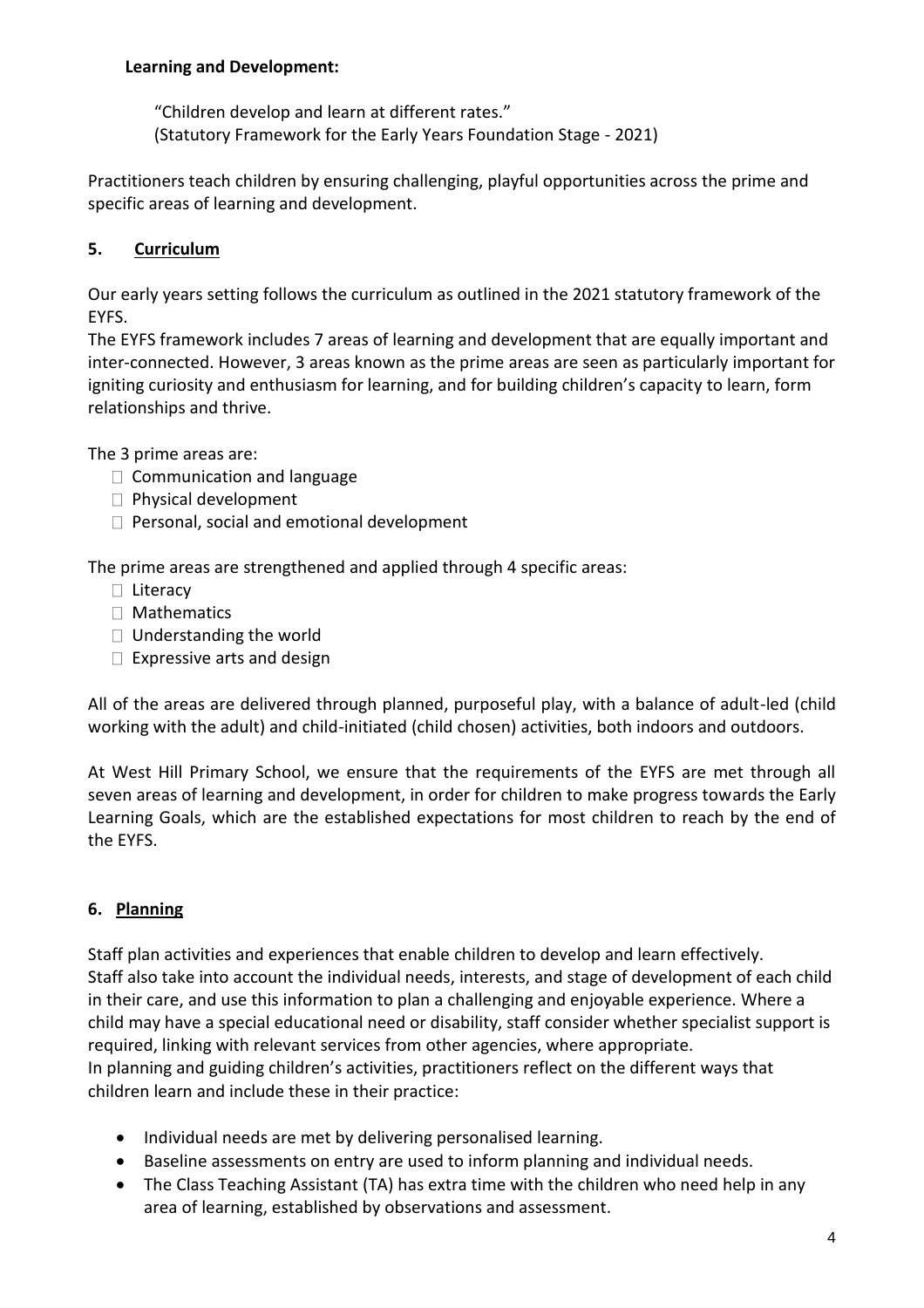- Planning is based on the Early Learning Goals and the learning environment is planned to work towards these outcomes according to the individual needs of the children.
- Children with learning difficulties are planned for individually with help and advice from outside agencies.
- Children who achieve beyond what is expected are offered activities that will challenge and stretch them.
- Positive attitudes to diversity and difference are promoted, both in the classroom and outdoors, by making sure that all children are listened to and respected, through PSHE (Personal, Social, Health and Emotional) activities and the ethos of the classroom practice based around the school's ethos and mission statement.
- A balance of adult-led and child-initiated activities are planned, based on first-hand experiences that encourage active learning, exploration, experimentation, observation, problem-solving, prediction, critical thinking, decision-making and discussion.
- Skills and knowledge are taught in the context of practical activities.
- Planning and assessment is linked to children's individual achievements, assessment of their achievements by informal and focussed observations which inform planning.
- Learning is supported through the class teacher's interaction with children.
- A variety of activities are provided to support different learning styles: visual, auditory and kinaesthetic.

# **7. Teaching**

Each area of learning and development is implemented through planned, purposeful play, and through a mix of adult-led and child-initiated activities. Practitioners respond to each child's emerging needs and interests, guiding their development through warm, positive interaction. As children grow older, and as their development allows, the balance gradually shifts towards more adult-led activities to help children prepare for Year 1.

## **Personal, Social and Emotional Development**

Children are provided with experiences and support to help them develop a positive sense of themselves and of others, respect for others, social skills and a positive disposition to learn. Children's emotional well-being is supported to help them to know themselves and what they can do.

We achieve this in a variety of ways:

- forming warm, caring attachments
- establishing constructive relationships with parents, with everyone in the setting/school and with professionals from other agencies
- acting as positive role models and taking account of different needs and expectations
- building children's confidence to take manageable risks in their play, providing support and planning experiences that offer challenges
- giving encouragement and appropriate praise
- supporting children to understand about good health, for example, use of sunscreens, sleeping, hygiene (including oral health), eating and exercise
- planning opportunities for children to play by themselves, in pairs and groups and support the development of independence skills, how to make good friendships and a positive attitude to learning
- providing time and space for children to concentrate on experiences, to develop their own interests and to develop the resilience to persist and wait for what they want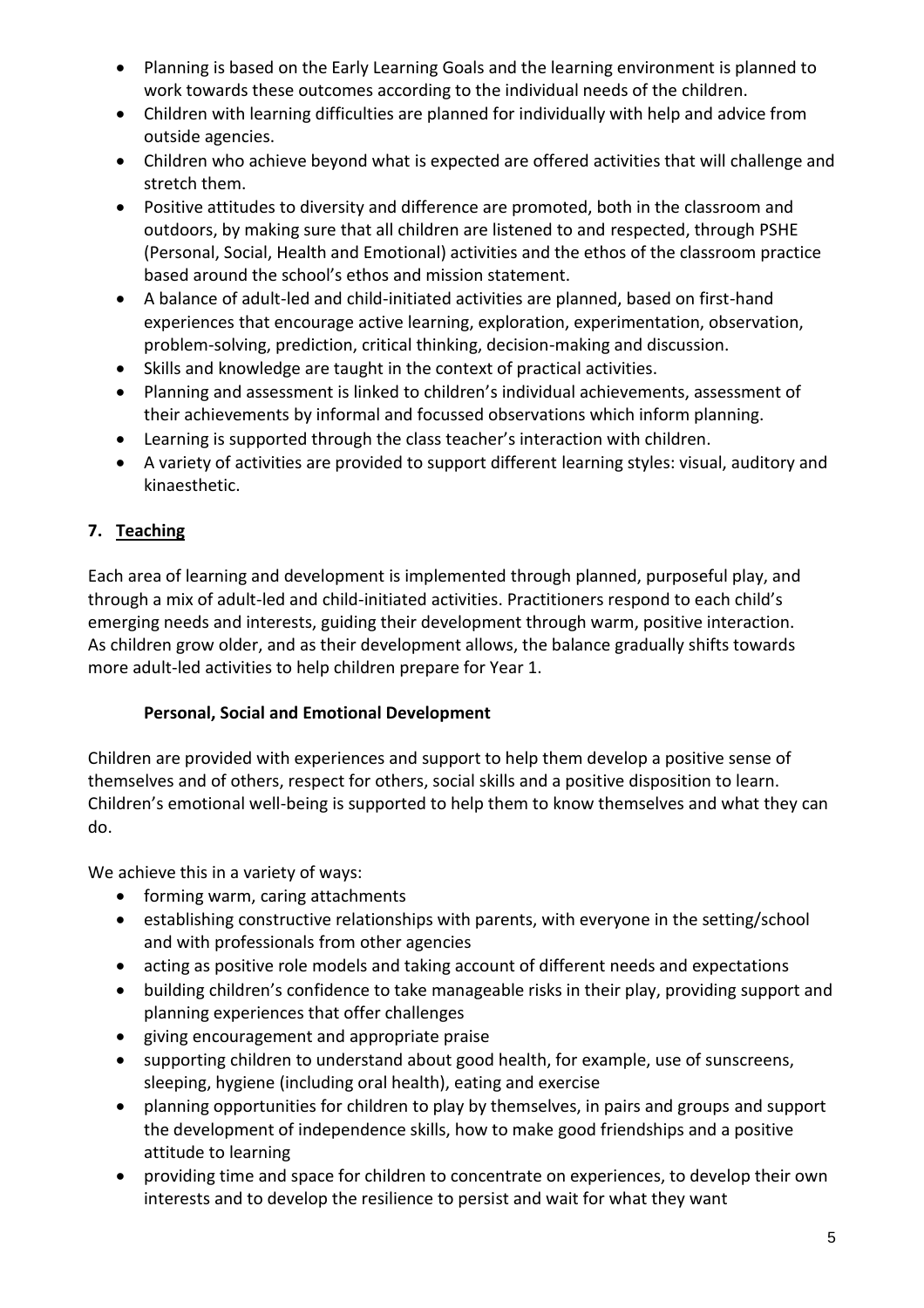- establishing opportunities for play and learning, acknowledging children's particular religious beliefs and cultural backgrounds
- providing positive images that challenge children's thinking and help them to embrace differences in gender, ethnicity, language, religion, culture, additional educational needs and disability

## **Communication and Language**

Children are supported to develop their spoken language and listening skills as part of the foundations for language and cognitive development. The number and quality of the conversations and interactions they have with adults and peers throughout the day in a languagerich environment is crucial. They are provided with opportunities to practise and extend their use of language and gain confidence and understanding.

Reading frequently to children, and engaging them actively in stories, non-fiction, rhymes and poems, and then providing them with extensive opportunities to use and embed new words in a range of contexts, will also give children the opportunity to thrive. Through conversation, storytelling and role play, where children share their ideas with support and modelling from their teacher, and sensitive questioning that invites them to elaborate, children become comfortable using a rich range of vocabulary and language structures.

We achieve this in a variety of ways:

- providing a language-rich environment to allow communication to thrive
- ensuring opportunity for quality conversations with adults and peers throughout the day
- reading to children and engaging them in stories, non-fiction and creative role play
- encouraging children to ask questions to clarify their understanding and interest
- holding conversation that will engaged in back-and-forth exchanges with their teacher and peers to support children in building language effectively
- supporting and encourage our children to participate in small group, class and one-to-one discussions, offering their own ideas, using recently introduced vocabulary
- encouraging children to listen attentively and respond to what they hear with relevant questions, comments and actions when being read to and during whole class discussions and small group interactions
- offering explanations for why things might happen, making use of recently introduced vocabulary from stories, non-fiction, rhymes and poems when appropriate
- providing opportunities for children to express their ideas and feelings about their experiences using full sentences, including use of past, present and future tenses and making use of conjunctions, with modelling and support from an adult

# **Literacy**

Children's learning and competence in communicating, speaking and listening, being read to and beginning to read and write is supported and extended. Children are provided with opportunities and encouragement to use their skills in a range of situations and for a range of purposes, and are supported to develop the confidence and disposition to do so.

We achieve this in a variety of ways:

supporting children to communicate their thoughts, ideas and feelings and building relationships with adults and each other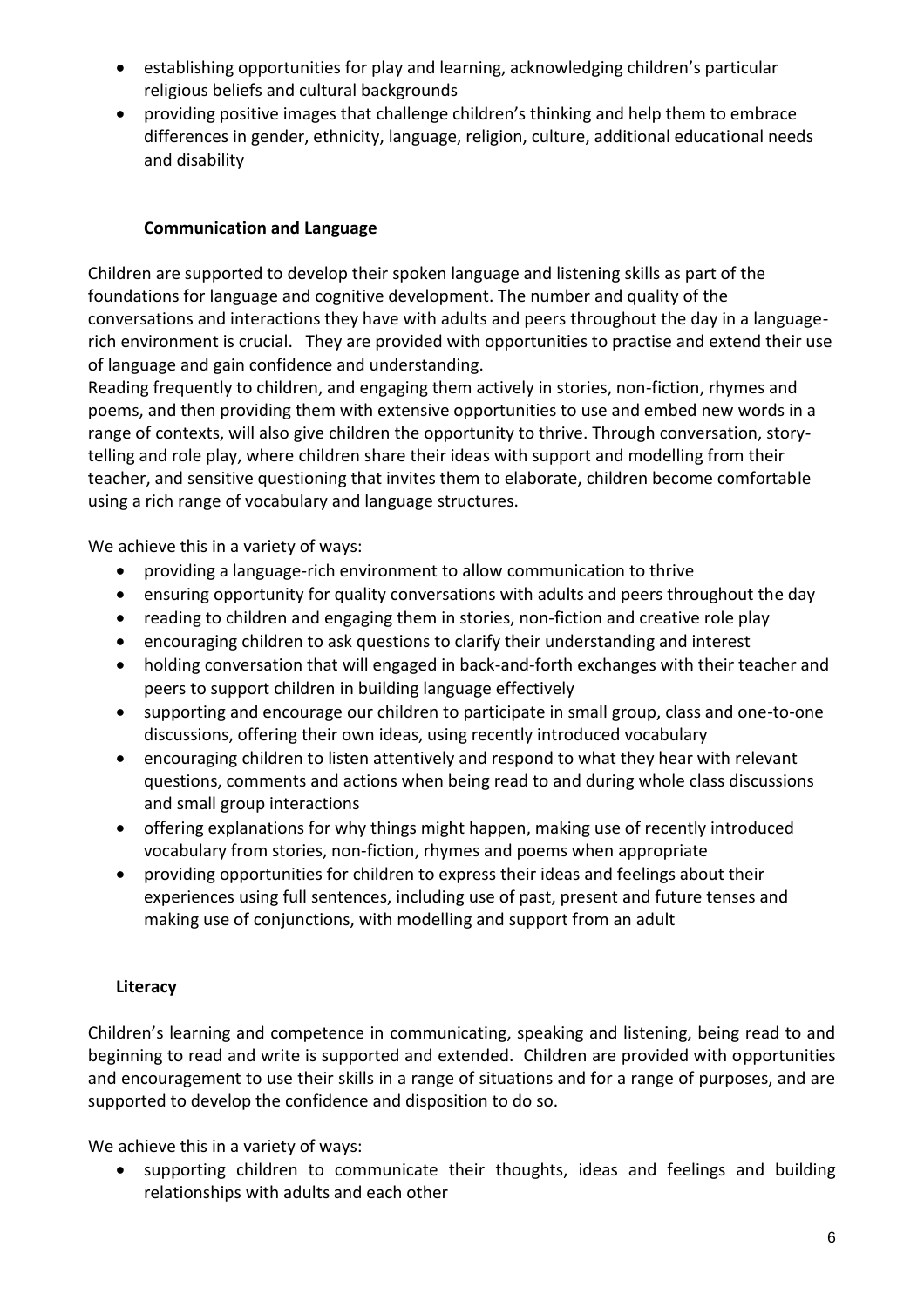- providing daily opportunities to share and enjoy a wide range of fiction and non-fiction books, rhymes, music, songs, stories and poetry
- identifying and responding to particular difficulties in children's language development at an early stage
- providing positive role models by reading and writing and showing children what can be written and read
- talking with and listening to children to engage them in conversation
- linking language with physical movement in action songs, rhymes, role play and practical experiences, for example, cooking and gardening
- planning an environment that is rich in signs, symbols, notices, numbers, words, rhymes, books and pictures that takes into account children's different interests, understandings, home backgrounds and cultures
- showing awareness of and sensitivity to the needs of children learning English as an additional language, using their home language, where possible
- providing time and relaxed opportunities for children to develop spoken language through sustained conversations between adults and children, both in one to one and in small groups and between children themselves.
- Ensuring that the daily phonic session is systematic, rigorous and paced.

## **Mathematics**

Children are supported to develop their understanding of problem solving, reasoning and numeracy in a broad range of contexts in which they explore, enjoy, learn, practise and talk about their developing understanding. They are provided with opportunities to practise and extend their skills in these areas and to gain confidence and competence in their use.

We achieve this in a variety of ways:

- developing mathematical understanding through all children's early experiences including songs, stories, games and imaginative play
- encouraging and valuing children's exploration of real life problems
- using mathematics as an integral part of daily experiences, modelling and encouraging child participation
- providing time, space, resources and encouragement to discover new words and mathematical ideas

## **Understanding the World**

Children are supported to develop the knowledge, skills and understanding that help them to make sense of the physical world and their community. Their learning is supported by offering opportunities to talk about the lives of people around them and to compare and contrast events and objects in the past and now.

By making use of the local environment and observations from stories, non-fiction texts and maps, children are enabled to explain some similarities and differences between life in this country and life in other countries. Children are provided with opportunities to encounter creatures, plants and objects in their natural environments and in real-life situations; undertaking practical investigations and work with a range of materials.

We achieve this in a variety of ways including:

• creating a stimulating environment that offers a range of experiences to encourage children's curiosity and interest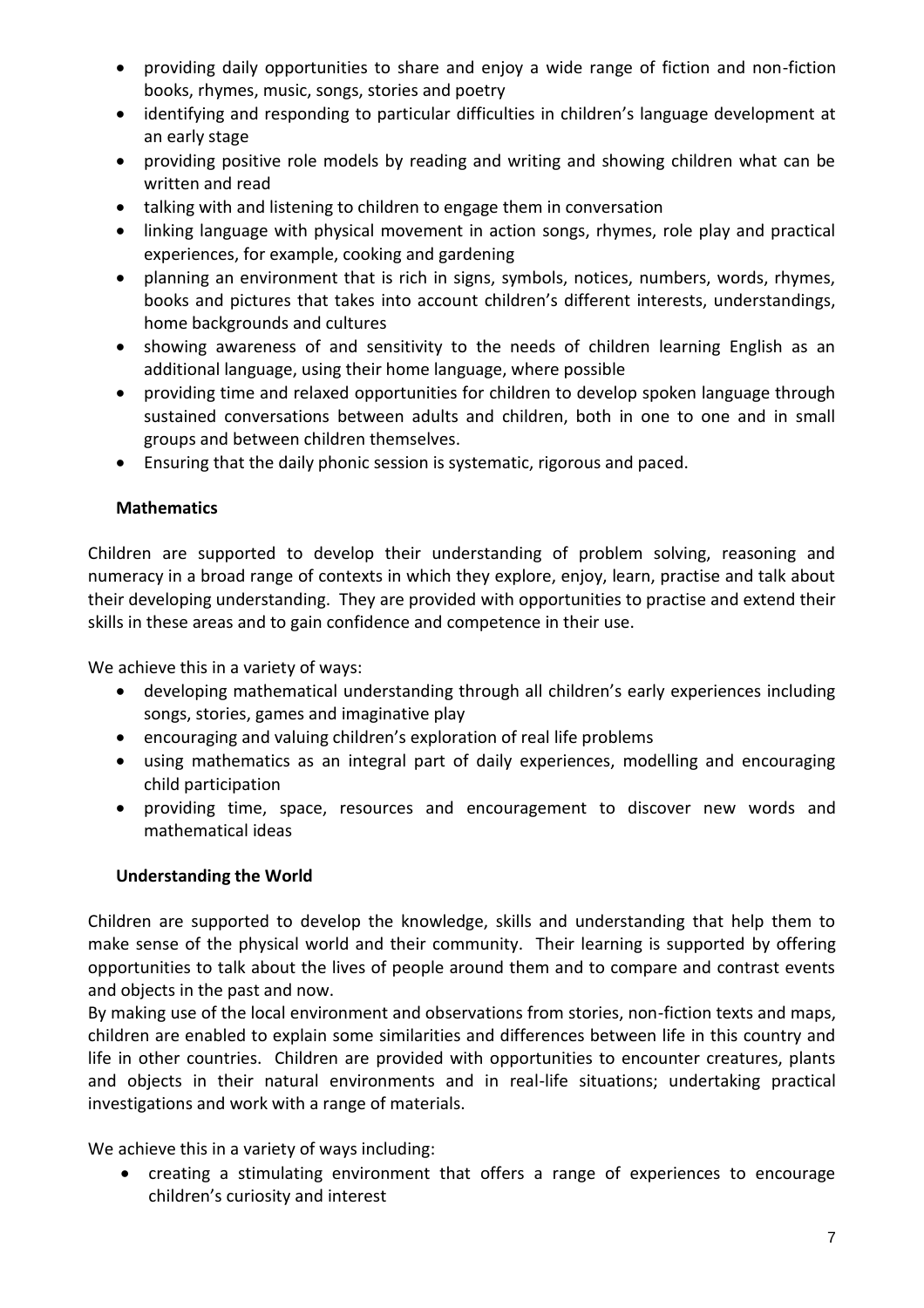- making effective use of outdoors, including timetabled 'Forest School' and use of the local neighbourhood
- inviting families and carers to share their experiences of the wider world
- using correct terms / vocabulary and asking open ended questions
- ensuring planned opportunities are based on first hand experiences that encourage exploration, experimentation, observation, problem solving, prediction, critical thinking, decision making and discussion
- encouraging children to talk about and reflect upon their experiences

#### **Physical Development**

The physical development of young children is encouraged through the provision of opportunities for them to be active and interactive and to improve their skills of co-ordination, control, manipulation and movement. They are encouraged and supported to use all of their senses to learn about the world around them and to make connections between new information and what they already know. Children are supported to develop an understanding of the importance of physical activity and making healthy choices in relation to food and lifestyle.

We achieve this in a variety of ways:

- valuing children's natural and spontaneous movements, through which they are finding out about their bodies and motivating them to be active
- providing a range of equipment and resources that are challenging and interesting and can be used in a variety of ways to support the development of specific skills
- introducing vocabulary to children alongside their actions
- providing space and time for children to engage in energetic play, to set their own challenges, persist and practice
- providing opportunities to take controlled risks, e.g.: climbing higher than they have previously in order to develop their physical skills

#### **Expressive Arts and Design**

Children's creativity is extended with practitioner support to develop their curiosity, exploration and play. Children are provided with opportunities to explore and share their thoughts, ideas and feelings, for example, through a variety of art, music, movement, dance, imaginative and role-play experiences and design and technology.

We achieve this in a variety of ways:

- valuing what children can do and children's own ideas
- providing a stimulating environment where creativity, originality and expressiveness are valued
- allowing time for children to explore and express their ideas in a variety of ways

## **8. Assessment**

At West Hill Primary School, ongoing assessment is an integral part of the learning and development processes. Staff observe pupils to identify their level of achievement, interests and learning styles. These observations are used to shape future planning. Practitioners also take into account observations shared by parents and/or carers.

Baseline assessments, both statutory and in-house, are carried out at the beginning of the academic year and inform planning.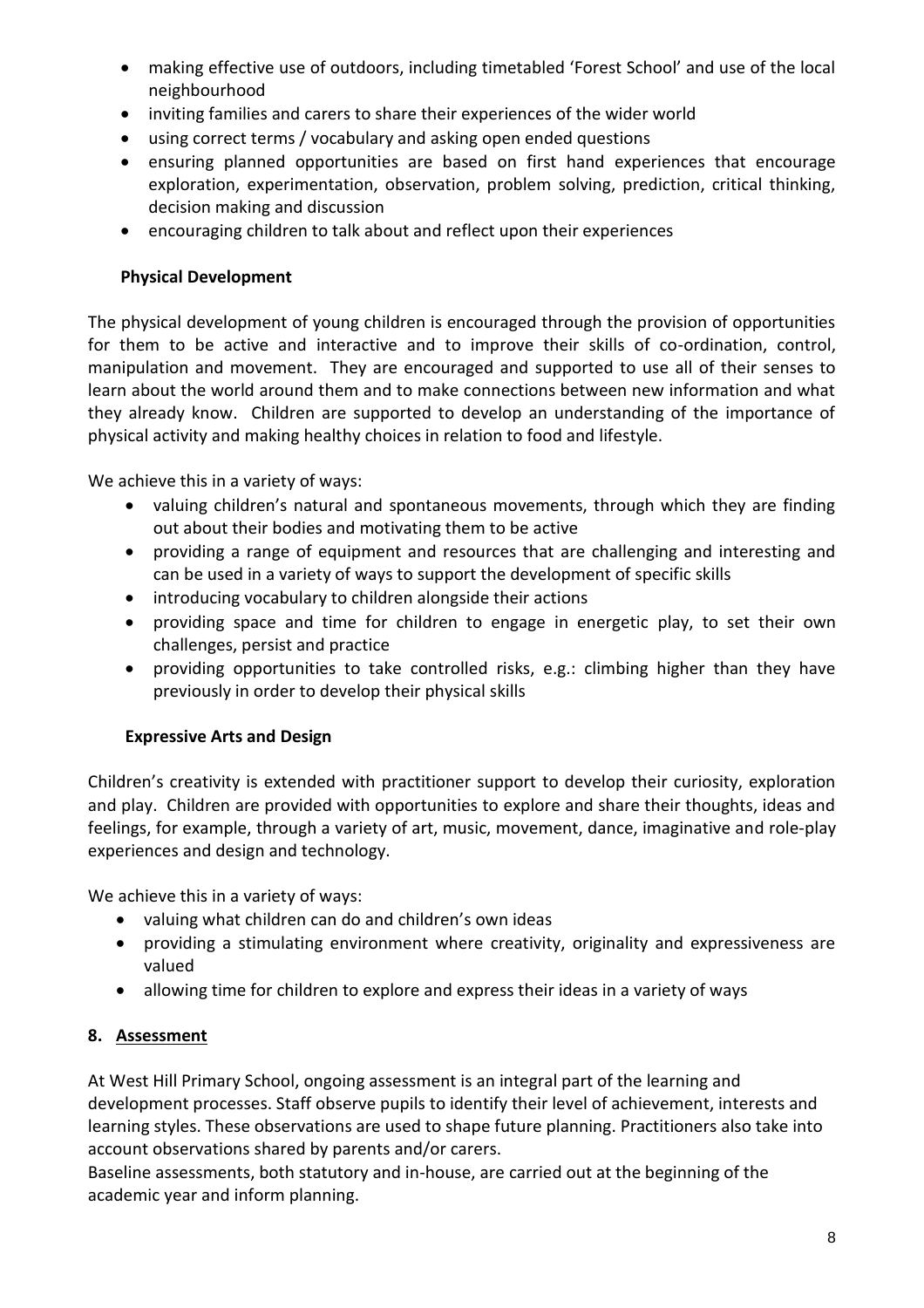Evidence of attainment and achievement is collected in accordance with the EYFS Profile, throughout the year. The use of Tapestry, (an online Learning Journal), is used to store specific evidence and is shared with SLT and parents, as appropriate. 'Next Steps' are shared with parents in March after discussion at Parents' Evening. The EYFS Profile is used to inform reports to parents which are written at the end of the academic year.

At all stages in the year children who are identified as not meeting their developmental expectations are highlighted and targeted with additional support. At the end of the EYFS, staff complete the EYFS profile for each child. Pupils are assessed against the 17 early learning goals, indicating whether they are:

- **Emerging** Not yet reaching expected levels
- **Expected** Meeting expected levels of development

The profile reflects ongoing observations and discussions with parents and/or carers. The results of the profile are then shared with parents and/or carers.

Other agencies are involved with children with special educational needs, e.g. the advisory teacher for the deaf, County Autism team, Educational Psychologist, School Nurse and advice and help is sought to aid inclusion.

# **9. Working with parents**

We recognise that children learn and develop well when there is a strong partnership between practitioners and parents and/or carers. At West Hill Primary School, staff work hard to build these positive relationships and actively encourage dialogue between parents/carers and the school.

Parents and/or carers are kept up to date with their child's progress and development through regular Tapestry, (online Learning Journal), updates, weekly 'This week we have…' letters, halftermly curriculum letters, half-termly 'aspirations' documents, information evenings, open afternoons, the weekly newsletter, the school website, parental questionnaires, comments in the Home-School Diary, parents' evenings and a written report each year. Informal opportunities to share concerns or achievements are welcomed in the playground, before and after school. The EYFS profile helps to provide parents and/or carers with a well-rounded picture of their child's knowledge, understanding and abilities.

A welcoming atmosphere is created by approachable staff who greet the children and their families in the playground in the morning and deliver them to the parents/carers at the end of the day. Learning Behaviours certificates, stickers, house points, Headteacher awards and half-termly trophies are given for 'wow!' moments and achievements, or acts of kindness.

## **10. Induction and transition arrangements**

There is a very close working partnership between West Hill Primary School and West Hill Pre-School. Pre-school children are invited to watch the school nativity production and the Reception Class children are invited to take part in the Easter celebrations organised by the Pre-School. Staff from the school and Pre-School meet to discuss any needs or arrangements prior to children moving to school in September and they provide the school with assessments of the children at the end of their Pre-School career.

In the first half of the summer term, prior to starting at West Hill Primary School, the EYFS teacher(s) make visits to the Pre-School to introduce themselves to the children and to begin building a positive relationship.